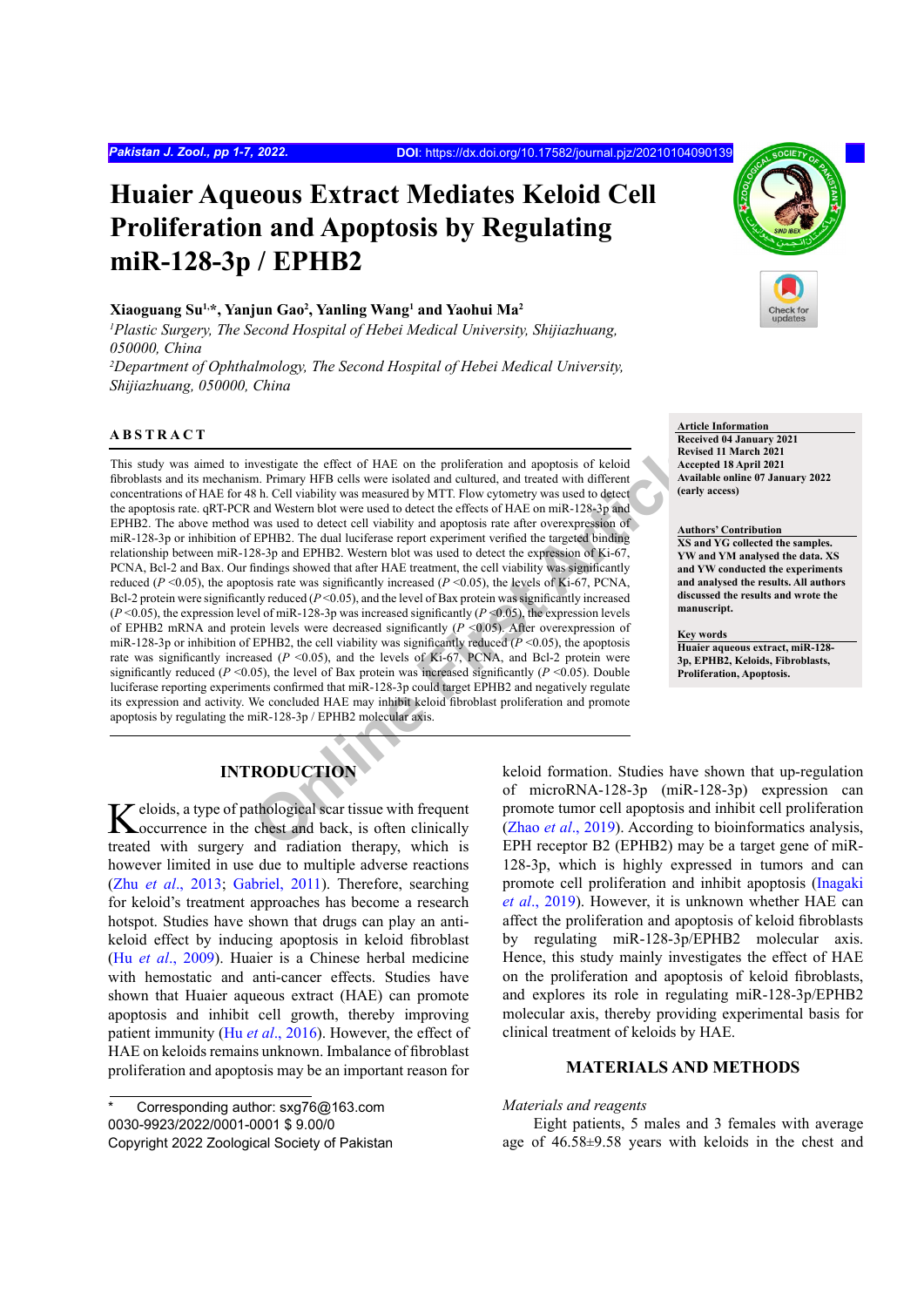earlobe treated in our hospital from May 2017 to March 2018 were selected as the research subjects. This study was approved by the ethics committee of our hospital. All patients were informed and they signed the consent form.

**Online First Article** HAE was purchased from Jiangsu Qidong Gaitianli Pharmaceutical Co., Ltd., with 10 g dissolved in 100 mL serum-free RPMI 1640 culture solution. Human skin fibroblasts (HSF) were purchased from ATCC cell bank, USA. RPMI 1640 medium, fetal bovine serum and trypsin were purchased from Gibco, USA. Penicillin-streptomycin mixed solution was purchased from Beijing Solarbio Science and Technology Co., Ltd. Methylthiazolyl tetrazolium (MTT) was purchased from Shanghai Beyotime Biotechnology. Annexin V-fluorescein isothiocyanate (FITC)/propidium iodide (PI) apoptosis kit was purchased from Jiangsu KeyGen Biotech Co., Ltd. Trizol reagent and Lipofectamine2000 were purchased from Invitrogen, USA. Reverse transcription kit and realtime quantitative PCR kit were purchased from Tiangen Biochemical Technology (Beijing) Co., Ltd. RIPA lysate was purchased from Shaanxi Beyotime Biological Engineering Co., Ltd. Bicinchoninicacid (BCA) protein quantitative detection kit was purchased from Pierce, USA. EPHB2 small molecule interference RNA (si-EPHB2), disorderly meaningless negative sequence (si-NC), miR-128-3p oligonucleotide mimics (miR-128-3p mimics) and its negative control mimic NC sequence (mimics-NC), miR-128-3p specific oligonucleotide inhibitor (anti-miR-128-3p) and its negative control (anti-miR-NC) were purchased from Guangzhou Ruibo Biotechnology Co., Ltd. Rabbit anti-human EPHB2 antibody was purchased from Cell Signaling Technology, USA. Rabbit anti-human proliferation marker protein proliferating nuclear cell antigen-67 (Antigen identified by monoclonal antibody, Ki-67), proliferating cell nuclear antigen (PCNA), B-cell lymphoma-2 (Bcl-2), Bcl-2-associated X protein (Bax) antibody were purchased from Abcam, USA. Horseradish peroxidase (HRP) labeled goat anti-rabbit IgG secondary antibody was purchased from Beijing Zhongshan Jinqiao Biotechnology Co., Ltd.

#### *Isolation and culture of keloid fibroblasts (HFB) and experimental grouping*

HFB cells were cultured by adherence of tissue blocks. The resected keloid tissue was placed in a sterilized petri dish and washed with PBS to remove blood stains. The tissue block was cut into 0.5 mm<sup>3</sup> pieces, culture medium was added to prepare particulate suspension, cultured in a flask, and placed in an incubator at 37°C with a volume fraction of  $5\%$  CO<sub>2</sub> for 4 h inverted culture. The flask was inverted, allowed to stand still. The culture medium was changed once every 3 days until the primary fibroblasts

filled the flask bottom. Cells were then digested with 0.25% trypsin, subcultured, and cells with good growth status in the 4th-6th passage were selected for experiments (Siengdee *et al*., 2018).

After counting, HFB cells were prepared into cell suspension  $(1\times106 \text{ cells/mL})$  and seeded in a 96well plate (100 μL/well), and treated with HAE at different concentrations (0.05 g/L,0.10 g/L,0.20 g/L,0.40 g/L,0.80 g/L,1.60 g/L) for 48 h (Zhang *et al*., 2010). The appropriate HAE action concentration was selected by MTT experiment. At the same time, normal cultured HFB cells were used as the control group. To investigate the effect of HAE on miR-128-3p and EPHB2 expressions, HSF group (normally cultured human skin fibroblasts), HFB group (normally cultured keloid fibroblasts) and HFB+HAE group (with keloid fibroblasts cultured in a culture medium containing 0.20 g/L HAE) were set in the experiment. Referring to Lipofectamine2000 instructions, si-NC, si-EPHB2, mimics-NC, miR-128-3p mimics were transfected to HFB cells and recorded as si-NC group, si-EPHB2 group, mimics-NC group, miR-128-3p group, respectively. The culture medium was replaced by a serum-containing medium 6 h after the transfection for 48 h further culture.

#### *MTT detection of cell proliferation*

HFB cells in logarithmic growth phase were digested with 0.25% trypsin, added with culture solution containing 10% fetal bovine serum to prepare single cell suspension. After cell density adjustment to  $3 \times 10^4$  cells/mL, cells were seeded to a 96-well plate at a density of 100 μL per well, followed by grouping as described above. Set three replicates in each group. After the treatment, 20 μL MTT solution was added to each well and incubated at room temperature for 4 h. Supernatant was discarded and 150 μL DMSO was added to each well, shaken at a constant speed for 10 min at room temperature and the absorbance (A) of each well was taken at a wavelength of 490 nm using a microplate reader. The experiment was repeated three times.

#### *Apoptosis rate by flow cytometry*

HFB cells in logarithmic phase were collected for each group, washed with pre-chilled PBS, centrifuged at 1000 r/min for 6 min at 4°C. Supernatant was discarded, washed with PBS, centrifuged under the same condition before discarding the supernatant. 500 μL binding buffer, 5 μL Annexin V-FITC and 5 μL PI was added and incubated with shaking at room temperature for 10 min. Apoptosis rate of each group was detected using FACS Calibur flow cytometer and Cellauest software.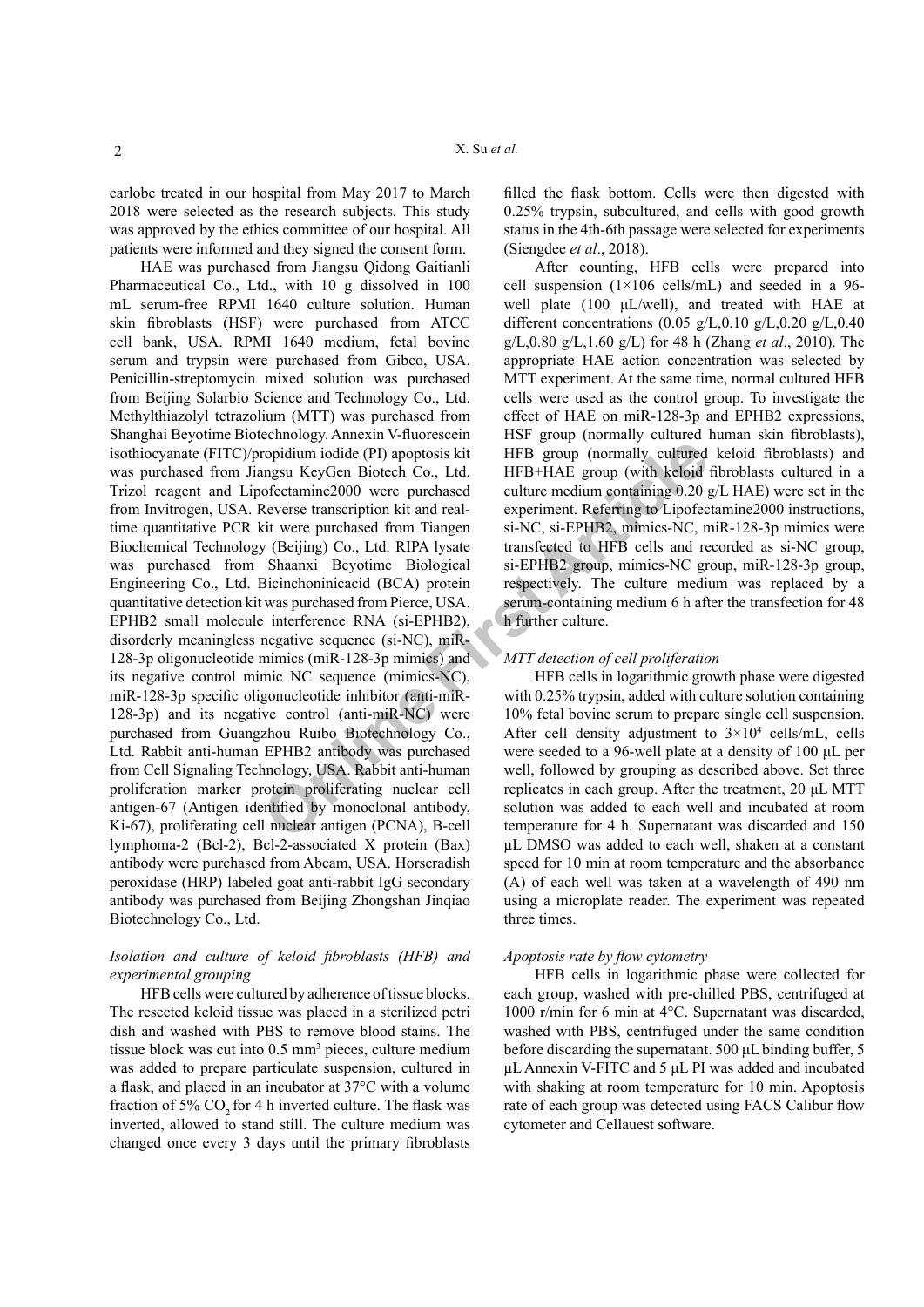#### *Detection of miR-128-3p and EPHB2 mRNA expression in cells by quantitative real-time PCR (qRT-PCR)*

CCCTGTATGCCTCT-3<sup>2</sup>, one-way analysis of variance w.<br>
ACGATTT-3<sup>2</sup>. The primers were<br>
between multiple groups. P<0.<br>
Diffication reaction mixture com-<br>
between multiple groups. P<0.<br>
Diffication reaction mixture com-<br>
dif HFB and HSF cells in logarithmic phase were collected for each group, and total RNA was extracted from the cells by Trizol. RNA concentration and purity were measured by Nanodrop2000c ultra-micro spectrophotometer. Referring to the reverse transcription kit instructions, total RNA was reverse transcribed into cDNA using following primers miR-128-3p F 5'-TCACAGTGAACCGGTCTCTT-3'. R 5'-AGCTAGAGAGAGAGAGAGAGAGAGA-3'; EPHB2 F 5'-AAGTACCTGGCGGACATGAA-3', R 5'-CTGGCTGAGGTGAATTTCCG-3'; U6 F 5 ' - G C T T C G G C A G C A C ATATA C T- 3 ', R 5'-GTGCAGGGTCCGAGGTATTC-3'; β-actin F 5'-TGCTGTCCCTGTATGCCTCT-3', R 5'-TGATGTCACGCACGATTT-3'. The primers were designed and synthesized by Sangon Biotech (Shanghai) Co., Ltd. PCR amplification reaction mixture comprised 10×PCR Buffer 2.5 μL, MgSO4 2.5 μL, dNTPs 2.5 μL, 0.5 μL of forward and reverse primers, cDNA 2 μL, RNase-Free ddH<sub>2</sub>O complemented to 25 μL. Reaction conditions were as follows: 95°C 2 min, 95°C 30 sec,  $60^{\circ}$ C 30 sec,  $72^{\circ}$ C 30 sec, 40 cycles in total. U6 was internal reference for miR-128-3p, while β-actin was internal reference for EPHB2. Relative expressions of miR-128-3p, EPHB2 mRNA were calculated by 2-ΔΔCt.

#### *Detection of miR-128-3p target gene by dual luciferase reporter gene*

According to StarBase prediction, 3'UTR of EPHB2 contains complementary sequence of miR-128-3p. The binding site was mutated by gene mutation technology, and the sequence containing binding site and mutation site was respectively inserted into the luciferase reporter gene vector to construct wild-type vector WT-EPHB2 and mutant vector MUT-EPHB2. mimics-NC, miR-128- 3p mimics were co-transfected with WT-EPHB2, MUT-EPHB2 into HFB cells. Cells were collected after 48 h transfection to detect relative luciferase activity. HFB cells were transfected with mimics-NC, miR-128-3p mimics, anti-miR-NC and anti-miR-128-3p. EPHB2 mRNA and protein levels of the cells were detected by qRT-PCR and Western blot for each group.

#### *Western blot detection of EPHB2, Ki-67, PCNA, Bcl-2, Bax protein expressions*

HLB cells in logarithmic phase were collected from each group, to which an appropriate amount of RIPA lysate was added to extract total cell protein. Protein concentration was measured according to the instructions of BCA protein quantitative detection kit. 40 μg protein was isolated by sodium lauryl sulfate-polyacrylamide gel

electrophoresis (SDS-PAGE). The isolated protein gel was transferred to a PVDF membrane, blocked with 5% skim milk powder for 2 h to incubate primary antibody dilution at 4°C for 24 h, washed with TBST. Then, the secondary antibody dilution was incubated at room temperature for 1 h, washed with TBST, exposed and developed in a dark room to analyze gray value of each band using ImageJ software.

#### *Statistical analysis*

SPSS 21.0 statistical software was used for data analysis. The measurement data is expressed as  $(\overline{x} \pm s)$  and all conform to normal distribution. Independent sample *t* test was used for comparison between two groups, and one-way analysis of variance was taken for comparison between multiple groups. *P*<0.05 indicates statistically significant difference.

## **RESULTS**

#### *Effect of HAE on human keloid cell proliferation and apoptosis*

Compared with the control group, all experimental groups have significantly reduced cell viability  $(P \le 0.05)$ and increased apoptosis rate  $(P<0.05)$  [\(Table](#page-2-0) I). Since 0.20 g/L HAE acts better, so HAE at a concentration of 0.20 g/L was taken for subsequent experiment. Compared with the control group, HAE group has significantly reduced Ki-67, PCNA and Bcl-2 protein levels (*P* <0.05), significantly increased Bax protein level  $(P \le 0.05)$  ([Table](#page-3-0) II).

<span id="page-2-0"></span>**Table I.- Effect of HAE on human keloid cell proliferation and apoptosis (** $\overline{x} \pm s$ **, n=9).** 

| Group          | Cell viability (A value) Apoptosis rate (%) |                   |
|----------------|---------------------------------------------|-------------------|
| Control        | $1.00 \pm 0.09$                             | $6.19 \pm 0.61$   |
| $0.05g/L$ HAE  | $0.82 \pm 0.08*$                            | $12.29 \pm 1.23*$ |
| $0.10$ g/L HAE | $0.72 \pm 0.07*$                            | $23.98 \pm 2.32*$ |
| $0.20$ g/L HAE | $0.56 \pm 0.06*$                            | 29.68±3.28*       |
| $0.40$ g/L HAE | $0.52 \pm 0.05*$                            | $32.21 \pm 3.23*$ |
| $0.80$ g/LHAE  | $0.49 \pm 0.05*$                            | $34.01 \pm 3.42*$ |
| $1.60$ g/L HAE | $0.46 \pm 0.05*$                            | $32.86\pm3.22*$   |
| F              | 83.64                                       | 152.0             |
| P              | < 0.0001                                    | < 0.0001          |

Compared with the control group, \**P<*0.05*.*

#### *Effect of HAE on miR-128-3p and EPHB2 expressions*

Compared with HSF group, HFB group has significantly reduced miR-128-3p expression level (*P*  <0.05), significantly increased EPHB2 mRNA and protein levels (*P* <0.05). Compared with HFB group, HFB+HAE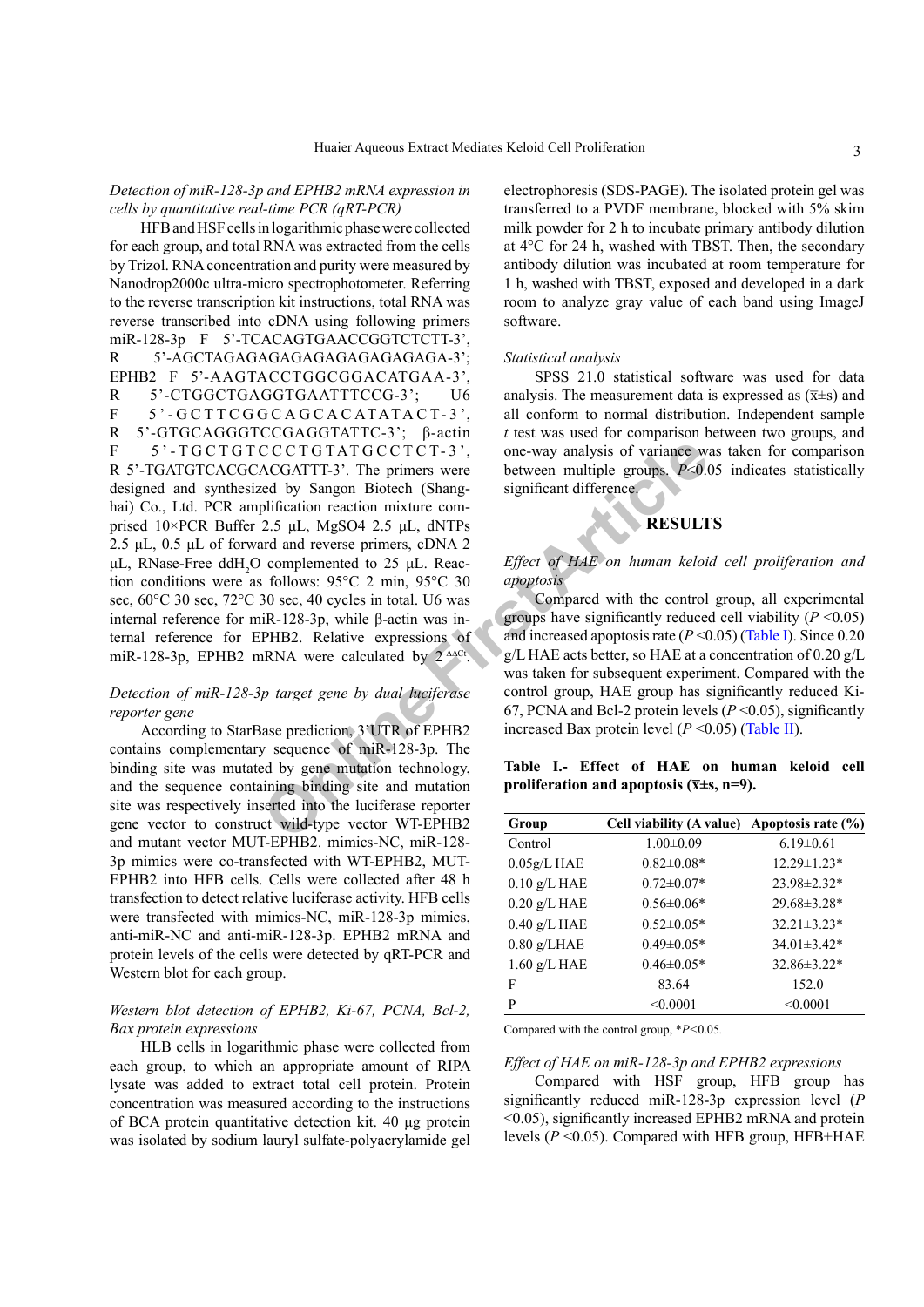group has significantly increased miR-128-3p expression level (*P* <0.05) and significantly decreased EPHB2 mRNA and protein levels  $(P \le 0.05)$  ([Table](#page-3-1) III).

<span id="page-3-0"></span>**Table II.- Effect of HAE on apoptosis-related protein**  expression in human keloid fibroblasts  $(\bar{x} \pm s, n=9)$ .

| Group       | Control         | HAE.             |         | P        |
|-------------|-----------------|------------------|---------|----------|
| $Ki-67$     | $0.64\pm0.06$   | $0.44\pm 0.04*$  | 8 3 2 1 | $\theta$ |
| <b>PCNA</b> | $0.68 \pm 0.07$ | $0.46 \pm 0.04*$ | 8 1 8 6 | 0        |
| Bax         | $0.35 \pm 0.04$ | $0.58 \pm 0.06*$ | 9.569   | 0        |
| $Rcl-2$     | $0.65 \pm 0.07$ | $0.45 \pm 0.05*$ | 7.682   | $\theta$ |

Compared with the control group, \**P<*0.05.

<span id="page-3-1"></span>**Table III.- Effect of HAE on miR-128-3p and EPHB2**  expressions in human keloid cells  $(\bar{x} \pm s, n=9)$ .

| Group                                                    | HSF | <b>HFR</b> | $HFR+HAF$                                             |     |  |
|----------------------------------------------------------|-----|------------|-------------------------------------------------------|-----|--|
| miR-128-3p $1.00\pm0.09$ $0.42\pm0.04^*$ $1.88\pm0.17^*$ |     |            |                                                       | 378 |  |
| EPHR <sub>2</sub> <sup>A</sup>                           |     |            | $1.00\pm0.10$ $1.58\pm0.14$ $0.86\pm0.08$ $150.759$ 0 |     |  |
| EPHR2 <sup>B</sup>                                       |     |            | $0.52\pm0.05$ $0.83\pm0.09^*$ $0.43\pm0.04^*$ 97.451  |     |  |

Compared with HSF group, \**P<*0.05; compared with HFB group, #*P* <0.05. A, EPHB2 mRNA expression; B, EPHB2 protein expression.

*EPHB2 knockdown inhibits cell proliferation and promotes apoptosis of human keloid cell*

Compared with si-NC group, si-EPHB2 group has significantly reduced cell viability  $(P \le 0.05)$ , and significantly reduced Ki-67 and PCNA protein levels (*P* <0.05) ([Table](#page-3-2) IV). EPHB2 knockdown has significantly increased apoptosis rate  $(P \le 0.05)$ , reduced Bcl-2 protein level ( $P \le 0.05$ ) and increased Bax protein level ( $P \le 0.05$ ) (Table IV).

<span id="page-3-2"></span>**Table IV.- EPHB2 knockdown inhibits human keloid**  cell proliferation and promotes its cell apoptosis  $(\bar{x} \pm s,$ **n=9).**

| Group                       | Control         | si-NC                       | $si$ -EPHB2        | F       | P        |
|-----------------------------|-----------------|-----------------------------|--------------------|---------|----------|
| <b>Cell proliferation</b>   |                 |                             |                    |         |          |
| EPHB2 <sup>A</sup>          | $1.00 \pm 0.09$ | $1.02 \pm 0.09$             | $0.48 \pm 0.05*$   | 135.33  | $\Omega$ |
| EPHB2 <sup>B</sup>          | $0.53 \pm 0.05$ | $0.52 \pm 0.05$             | $0.22 \pm 0.02*$   | 155.16  | $\Omega$ |
| Cell viability<br>(A value) | $1.00 \pm 0.09$ | $0.98 \pm 0.09$             | $0.45 \pm 0.05*$   | 140.48  | $\theta$ |
| $Ki-67$                     |                 | $0.63\pm0.06$ $0.64\pm0.06$ | $0.34\pm0.04*$     | 89.08   | $\Omega$ |
| <b>PCNA</b>                 | $0.66 \pm 0.07$ | $0.67 \pm 0.06$             | $0.39 \pm 0.04*$   | 6745    | $\Omega$ |
| <b>Cell apoptosis</b>       |                 |                             |                    |         |          |
| Apoptosis<br>rate $(\% )$   | $6.21 \pm 0.60$ | $6.32\pm0.61$               | 34.89±3.12 704.591 |         | $\Omega$ |
| Bax                         | $0.36 \pm 0.04$ | $0.38 \pm 0.04$             | $0.69 \pm 0.07$    | 114.111 | $\Omega$ |
| $Bcl-2$                     | $0.65 \pm 0.06$ | $0.64\pm0.06$               | $0.33 \pm 0.04$    | 101.557 | $\Omega$ |

Compared with si-NC group, \**P<*0.05. A, EPHB2 mRNA expression; B, EPHB2 protein expression.

*miR-128-3p overexpression inhibits proliferation and promotes apoptosis*

Compared with mimics-NC group, miR-128-3p group has significantly reduced cell viability  $(P \le 0.05)$ , and significantly reduced Ki-67 and PCNA protein levels (*P* <0.05) [\(Table](#page-3-3) V).

Compared with mimics-NC group, miR-128-3p group has significantly increased apoptosis rate  $(P \le 0.05)$ , significantly increased Bax protein level  $(P \le 0.05)$ , and significantly decreased Bcl-2 protein level  $(P \le 0.05)$ (Table V).

<span id="page-3-3"></span>**Table V.- miR-128-3p overexpression inhibits proliferation and proliferation-related protein expression and promotes human keloid cell apoptosis (%) and related protein expression in human keloid cell (x̅±s, n=9).**

| AE on miR-128-3p and EPHB2<br>celoid cells ( $\overline{x} \pm s$ , n=9). |                                                                                  |           | expression and promotes human keloid cell apoptosis<br>(%) and related protein expression in human keloid<br>cell $(\bar{x} \pm s, n=9)$ . |                                                                                                              |                 |                             |                            |                 |                |
|---------------------------------------------------------------------------|----------------------------------------------------------------------------------|-----------|--------------------------------------------------------------------------------------------------------------------------------------------|--------------------------------------------------------------------------------------------------------------|-----------------|-----------------------------|----------------------------|-----------------|----------------|
| <b>HFB</b>                                                                | <b>HFB+HAE</b>                                                                   | F         | P                                                                                                                                          |                                                                                                              |                 |                             |                            |                 |                |
| $0.42 \pm 0.04^*$                                                         | $1.88 \pm 0.17$ #                                                                | 378       | $\theta$                                                                                                                                   | Group                                                                                                        | <b>Control</b>  | mimics-NC                   | $miR-128-$                 | F               | P              |
| $1.58 \pm 0.14^*$                                                         | $0.86 \pm 0.08^{\text{*}}$                                                       | 150.759 0 |                                                                                                                                            |                                                                                                              |                 |                             | 3p                         |                 |                |
| $0.83 \pm 0.09^*$                                                         | $0.43 \pm 0.04$ #                                                                | 97.451    | $\theta$                                                                                                                                   | Cell proliferation and proliferation-related protein                                                         |                 |                             |                            |                 |                |
|                                                                           | $P<0.05$ ; compared with HFB group, #P<br>ession; B, EPHB2 protein expression.   |           |                                                                                                                                            | miR-128-3p $0.43\pm0.04$ $0.42\pm0.04$<br>expression                                                         |                 |                             | $1.31 \pm 0.11^*$ 460.76 0 |                 |                |
|                                                                           |                                                                                  |           |                                                                                                                                            | Cell viability $0.58\pm0.06$ $0.57\pm0.06$                                                                   |                 |                             | $0.31 \pm 0.03*$           | 78.11 0         |                |
|                                                                           | bits cell proliferation and promotes                                             |           |                                                                                                                                            | (A value)                                                                                                    |                 |                             |                            |                 |                |
| id cell                                                                   |                                                                                  |           |                                                                                                                                            | Ki-67                                                                                                        | $0.61 \pm 0.06$ | $0.64 \pm 0.07$             | $0.34 \pm 0.03*$           | 78.41           | $\overline{0}$ |
|                                                                           | si-NC group, si-EPHB2 group                                                      |           |                                                                                                                                            | PCNA                                                                                                         | $0.67 \pm 0.07$ | $0.66 \pm 0.06$             | $0.33 \pm 0.03*$           | 107.52 0        |                |
|                                                                           | ed cell viability ( $P \le 0.05$ ), and                                          |           |                                                                                                                                            | Cell apoptosis (%) and related protein                                                                       |                 |                             |                            |                 |                |
|                                                                           | $-67$ and PCNA protein levels (P                                                 |           |                                                                                                                                            | Cell                                                                                                         |                 | $6.15\pm0.56$ $6.11\pm0.55$ | $38.68 \pm 3.62$ 694.98 0  |                 |                |
|                                                                           | IB2 knockdown has significantly                                                  |           |                                                                                                                                            | apoptosis                                                                                                    |                 |                             |                            |                 |                |
|                                                                           | $(P \le 0.05)$ , reduced Bcl-2 protein                                           |           |                                                                                                                                            | Bax                                                                                                          | $0.59 \pm 0.06$ | $0.57 \pm 0.06$             | $0.72 \pm 0.07$            | 14.80           | $\overline{0}$ |
|                                                                           | eased Bax protein level ( $P \le 0.05$ )                                         |           |                                                                                                                                            | Bcl-2                                                                                                        | $0.66 \pm 0.06$ | $0.65 \pm 0.06$             | $0.35 \pm 0.04$            | $95.23 \quad 0$ |                |
|                                                                           |                                                                                  |           |                                                                                                                                            | Compared with mimics-NC group, $*P<0.05$ .                                                                   |                 |                             |                            |                 |                |
|                                                                           | ockdown inhibits human keloid<br>promotes its cell apoptosis ( $\bar{x} \pm s$ , |           |                                                                                                                                            | Table VI.- Detection of targeting relationship between<br>miR-128-3p and EPHB2 in human keloid cells by dual |                 |                             |                            |                 |                |

<span id="page-3-5"></span>**Table VI.- Detection of targeting relationship between miR-128-3p and EPHB2 in human keloid cells by dual luciferase activity**  $(\bar{x} \pm s, n=9)$ **.** 

| Group     |                | $minics-NC$ $miR-128-3p$ |        |       |
|-----------|----------------|--------------------------|--------|-------|
| WT-EPHB2  | $1.07\pm 0.11$ | $0.51 \pm 0.05*$         | 13 904 |       |
| MUT-EPHB2 | $114\pm 012$   | $1.20 \pm 0.14$          | 0.976  | 0.344 |

Compared with miR-con group, \**P*<0.05.

EPHB2 3' UTR-WT 5' aggacccggaucauuCACUGUGA 3'

miR-128-3p 3' uuucucuggccaaGUGACACU5'

EPHB2 3' UTR-MUT 5' aggacccggaucauuGUGACACU 3'

<span id="page-3-4"></span>Fig. 1. EPHB2 sequence contains a nucleotide sequence complementary to miR-128-3p.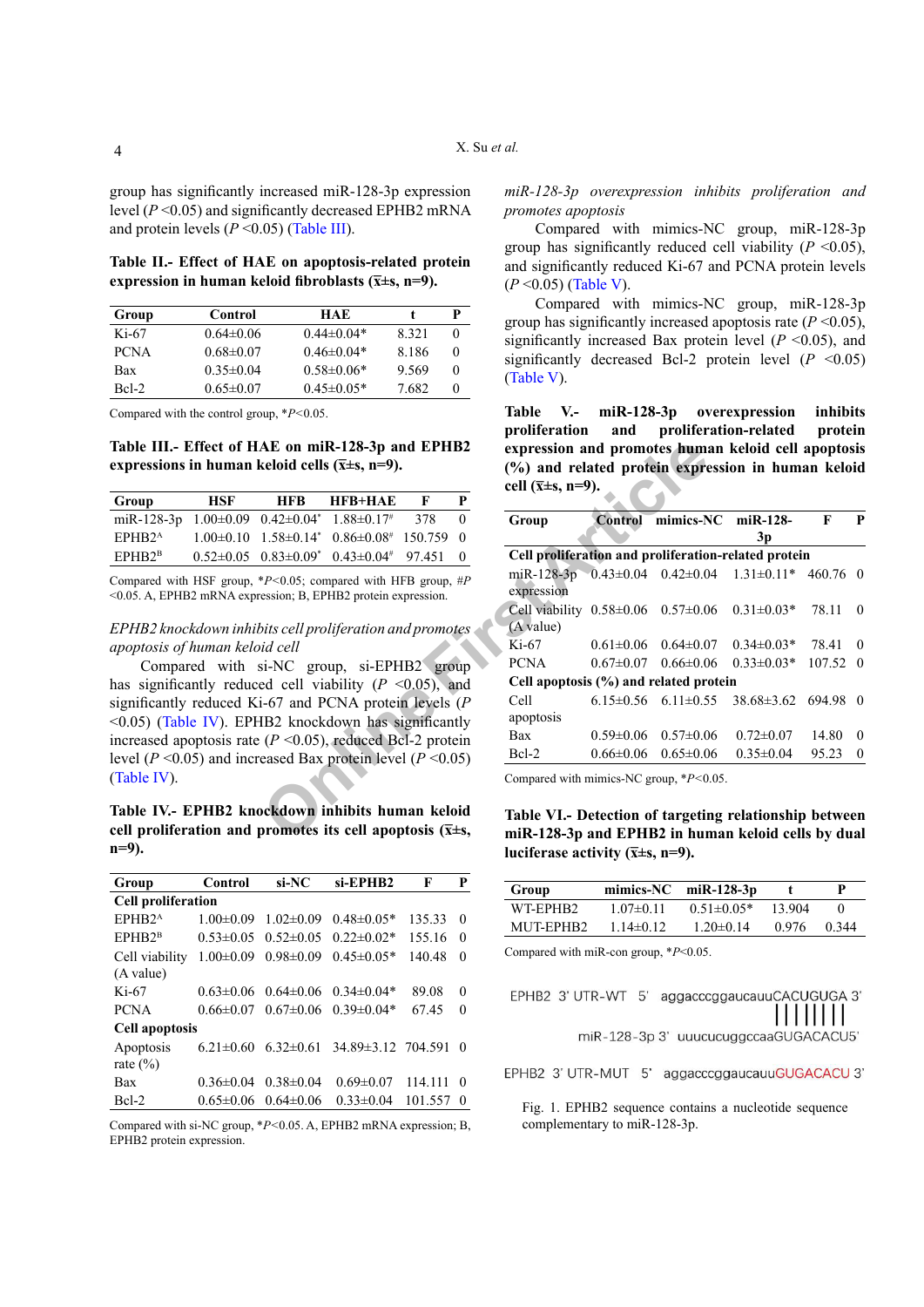| Group                                | Control         | mimics-NC       | miR-128- $3p$     | anti-miR-NC     | anti-miR-128-3p   |       |          |
|--------------------------------------|-----------------|-----------------|-------------------|-----------------|-------------------|-------|----------|
| miR-128-3 $p$                        | $0.42 \pm 0.04$ | $0.43 \pm 0.04$ | $13 \pm 0.12^*$   | $0.43 \pm 0.04$ | $0.19 \pm 0.04$   | 274.3 | $\Omega$ |
| EPHB2 mRNA expression                | $.56\pm0.16$    | $1.57 \pm 0.16$ | $0.92 \pm 0.09$   | $1.55 \pm 0.16$ | $2.63\pm0.25$     | 115 8 | $\theta$ |
| EPHB <sub>2</sub> protein expression | $0.81 \pm 0.08$ | $0.82 \pm 0.08$ | $0.39 \pm 0.04^*$ | $0.80 \pm 0.08$ | $1.12 \pm 0.11$ # | 92.42 | $\Omega$ |
|                                      |                 |                 |                   |                 |                   |       |          |

<span id="page-4-0"></span>**Table VII.- Effect of knockdown or overexpression of miR-128-3p on EPHB2 protein expression (x̅±s, n=9).**

Compared with mimics-NC group, \**P*<0.05; compared with anti-miR-NC group, #*P* <0.05.

#### *miR-128-3p targets negative regulation of EPHB2*

significantly reduced luciferase<br>
cell experiment on mutant vector<br>
this study indicate that Ki-67, PC<br>
ion, no statistically significant<br>
uciferase activity between miR-<br>
uciferase activity between miR-<br>
con group (P> 0.0 According to StarBase prediction, EPHB2 sequence contains a nucleotide sequence complementary to miR-128-3p ([Fig.](#page-3-4) 1). The results of dual luciferase reporter assay show that in the cell experiment on wild-type vector WT-EPHB2 transfection, compared with miR-con group, miR-128-3p group has significantly reduced luciferase activity  $(P \le 0.05)$ ; In the cell experiment on mutant vector MUT-EPHB2 transfection, no statistically significant difference is found in luciferase activity between miR-128-3p group and miR-con group (*P*> 0.05) (Table VI). Compared with mimics-NC group, miR-128-3p group has significantly reduced EPHB2 mRNA and protein levels (*P* <0.05); compared with anti-miR-NC group, anti-miR-128- 3p group has significantly increased EPHB2 mRNA and protein levels (*P* <0.05) (Table VII).

#### **DISCUSSION**

The main pathological characteristics in keloid formation are excessive proliferation of fibroblasts and excessive deposition of collagen and fibronectin. The abnormal apoptosis and excessive proliferation of fibroblasts in scars are important reasons for collagen synthesis. Drug induction may promote fibroblast apoptosis, then playing an anti-keloid role. Previous studies have shown that effective drugs screened from natural active ingredients may treat keloids by inhibiting fibroblast proliferation and promoting apoptosis [\(Lundvig](#page-5-4) *et al*[., 2015](#page-5-4); Xu *et al*[., 2019\)](#page-5-5). However, therapeutic effect and its mechanism of some Chinese herbal medicines on keloid remain unclear.

In recent years, HAE research mainly focuses on anti-cancer therapy. Previous research has shown that HAE can inhibit the proliferation and growth of tumor cells such as osteosarcoma and promote its apoptosis (Yan *et al*[., 2015](#page-6-2); Wang *et al*[., 2019](#page-5-6)). However, the effect of HAE on the proliferation and apoptosis of keloid fibroblasts is yet unknown. The results of this study show that HAE can significantly inhibit fibroblast proliferation and promote cell apoptosis, with significant changes shown as concentration increases. It suggests that HAE may regulate keloids occurrence and development by inhibiting keloid fibroblast proliferation and inducing

apoptosis. Studies have shown that up-regulation of Ki-67 and PCNA expressions can promote cell cycle progression and thereby promote cell proliferation [\(Papanastassiou](#page-5-7) *et al*[., 2010\)](#page-5-7). The process of apoptosis is closely related to the abnormal expression of apoptosis-related proteins. Studies have shown that Bcl-2 can inhibit apoptosis while Bax can promote apoptosis (Zhang *et al*., 2014). The results of this study indicate that Ki-67, PCNA and Bcl-2 expression are down-regulated while Bax expression is up-regulated in HAE-treated cells, suggesting that HAE may inhibit keloid fibroblast proliferation and induce its apoptosis by promoting Bax expression and inhibiting Ki-67, PCNA and Bcl-2 expressions.

As our study showed that HAE could down-regulate Ki-67 expression and it was also supported by decreased proliferation. Keloid cells with higher Ki-67 were actively proliferating and cells without Ki67 became senescent.

So, HAE could induce apoptosis in cancer cells or stop the cancer cells proliferation. The study of the [Zhang](#page-6-4) *et al*. (2010) showed that via down-regulation of Bcl-2 and up-regulation of BAX, reduced mitochondrial membrane potential suggested that Huaier mediated mitochondrial pathway apoptosis in breast cancer cells.

Decreased transcription of BCL2 following treatment with HAE happened in the study of Qi *et al*[. \(2016\)](#page-5-8) on the breast cancer cells. They suggested that other biological intermediaries of HAE's effect on endocrine therapy resistance in breast cancer maight be due to the BCL2 pathways.

To investigate the molecular mechanism by which HAE affects the proliferation and apoptosis of keloid fibroblasts, this study found via detection that HAE can significantly promote miR-128-3p expression and inhibit EPHB2 expression. MiR-128-3p induces apoptosis in glioma cells by targeting pyruvate dehydrogenase kinase 1 (Qu *et al*[., 2020\)](#page-5-9). Studies have shown that miR-128-3p inhibits the proliferation of hepatocellular carcinoma by regulating PIK3R1 (Huang *et al*[., 2015\)](#page-5-10). Up-regulation of EPHB2 expression can promote cell proliferation and invasion of tumors like cervical cancer (Duan *et al*[., 2018](#page-5-11); Lian *et al*[., 2018](#page-5-12)). The results of this study suggest that HAE may regulate keloid fibroblast proliferation and apoptosis by up-regulating miR-128-3p expression while down-regulating EPHB2 expression. At the same time,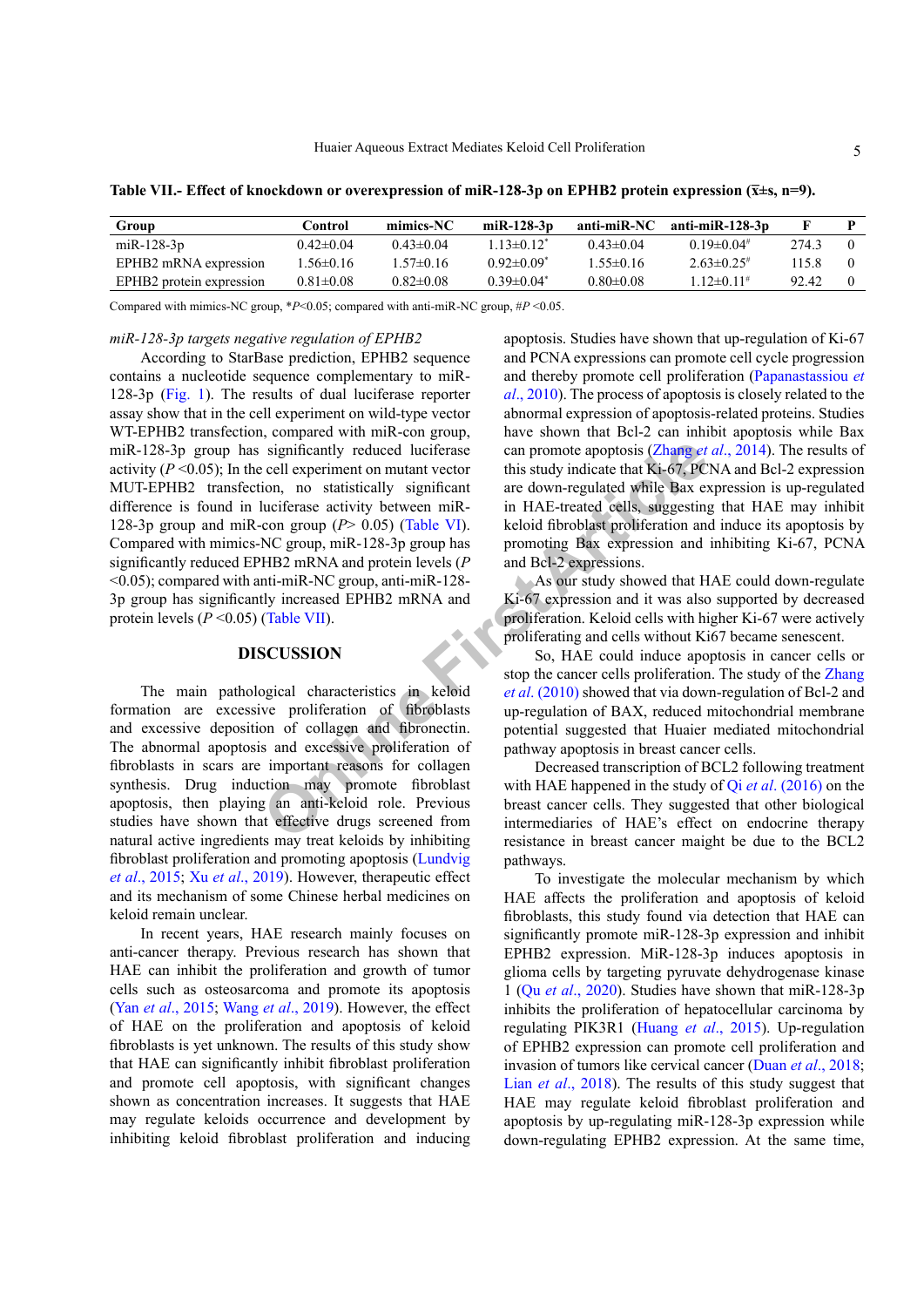this study show that after miR-128-3p overexpression or EPHB2 expression inhibition, keloid fibroblasts have significantly reduced viability, significantly increased apoptosis rate, reduced Ki-67, PCNA, Bcl-2 expression levels and increased Bax expression level, suggesting that miR-128-3p overexpression or EPHB2 expression inhibition can inhibit keloid fibroblast proliferation and promote apoptosis. By dual luciferase reporter assay, qRT-PCR experiment and Western blot experiment, this study confirms that miR-128-3p can targetedly bind to EPHB2 and negatively regulate EPHB2 expression, suggesting that HAE may inhibit keloid fibroblast proliferation and promote apoptosis by regulating miR-128-3p/EPHB2 molecular axis.

#### **CONCLUSION**

To conclude, HAE can inhibit keloid fibroblast proliferation and induce its apoptosis, and its mechanism of action may concern the regulation of miR-128-3p/ EPHB2 molecular axis, which can provide a theoretical basis for keloid treatment by HAE.

#### *Statement of conflict of interest*

The authors have declared no conflict of interests.

#### <span id="page-5-9"></span><span id="page-5-8"></span>**REFERENCES**

- <span id="page-5-11"></span>Duan, S., Wu, A., Chen, Z., Yang, Y., Liu, L. and Shu, Q., 2018. miR-204 regulates cell proliferation and invasion by targeting EphB2 in human cervical cancer. *Oncol. Res.,* **26**: 713. https://doi.org/10.37 [27/096504017X15016337254641](https://doi.org/10.3727/096504017X15016337254641)
- <span id="page-5-0"></span>Gabriel, V., 2011. Hypertrophic scar. *Phys. Med. Rehab. Clin.,* **22**: 301-310. https://doi.org/10.1016/j. [pmr.2011.02.002](https://doi.org/10.1016/j.pmr.2011.02.002)
- <span id="page-5-1"></span>Hu, X., Hu, D., Ji, P., Cai, W., Bai, X., Yang, C. and Han, Y., 2009. Biological effects of curcumin on fibroblasts derived from hypertrophic scars *in vitro*. *J. Fourth Military Med. Univ.,* **30**: 76-79.
- <span id="page-5-2"></span>Hu, Z., Yang, A., Fan, H., Wang, Y., Zhao, Y., Zha, X., Zhang, H. and Tu, P., 2016. Huaier aqueous extract sensitizes cells to rapamycin and cisplatin through activating mTOR signaling. *J. Ethnopharmacol.,* **186**: 143-150. [https://doi.org/10.1016/j.](https://doi.org/10.1016/j.jep.2016.03.069) [jep.2016.03.069](https://doi.org/10.1016/j.jep.2016.03.069)
- <span id="page-5-10"></span><span id="page-5-6"></span><span id="page-5-5"></span>Huang, C.Y., Huang, X.P., Zhu, J.Y., Chen, Z.G., Li, X.J., Zhang, X.H., Huang, S., He, J.B., Lian, F. and Zhao, Y.N., 2015. miR-128-3p suppresses hepatocellular carcinoma proliferation by regulating PIK3R1 and is correlated with the prognosis of HCC patients. *Oncol. Rep.,* **33**: 2889-2898. [https://doi.](https://doi.org/10.3892/or.2015.3936)

[org/10.3892/or.2015.3936](https://doi.org/10.3892/or.2015.3936)

- <span id="page-5-3"></span>Inagaki, Y., Tokunaga, T., Yanai, M., Wu, D., Huang, J., Nagase, H., Fukuda, N., Ozaki, T., Soma, M. and Fujiwara, K., 2019. Silencing of EPHB2 promotes the epithelial‑mesenchymal transition of skin squamous cell carcinoma‑derived A431 cells. *Oncol. Lett.,* **17**: 3735-3742. [https://doi.](https://doi.org/10.3892/ol.2019.10019) [org/10.3892/ol.2019.10019](https://doi.org/10.3892/ol.2019.10019)
- <span id="page-5-12"></span><span id="page-5-7"></span><span id="page-5-4"></span>Lian, H., Jia, X., Shi, N., Xie, S., Wang, J., Wang, W., Ma, F., Liu, H., Wang, A. and Cheng, X., 2018. Notch signaling promotes serrated neoplasia pathway in colorectal cancer through epigenetic modification of EPHB2 and EPHB4. *Cancer Manage. Res.,* **10**: 6129.<https://doi.org/10.2147/CMAR.S178126>
- **SIMPLE C[O](https://doi.org/10.1016/j.pmr.2011.02.002)NFIDENTIFY:** Can inhibit keloid fibroblast<br>
E can inhibit keloid fibroblast<br>
Its apoptosis, and its mechanism<br>
the regulation of miR-128-3p/<br>
the similar apoptotic respectively haden in the regulation of miR-128-Lundvig, D.M., Pennings, S.W., Brouwer, K.M., Mtaya-Mlangwa, M., Mugonzibwa, E.A., Kuijpers-Jagtman, A.M., Von Den Hoff, J.W. and Wagener, F.A., 2015. Curcumin induces differential expression of cytoprotective enzymes but similar apoptotic responses in fibroblasts and myofibroblasts. *Exp. Cell Res.,* **330**: 429-441. <https://doi.org/10.1016/j.yexcr.2014.10.006>
	- Papanastassiou, I., Ioannou, M., Papagelopoulos, P.J., Arealis, G., Constantinos Mihas, M., Iakovidou, I. and Nikolaos Demertzis, M., 2010. P53 expression as a prognostic marker in giant cell tumor of bone: A pilot study. *Orthopedics,* **33**: 20506947. [https://](https://doi.org/10.3928/01477447-20100329-15) [doi.org/10.3928/01477447-20100329-15](https://doi.org/10.3928/01477447-20100329-15)
	- Qi, W., Sun, M., Kong, X., Li, Y., Wang, X., Lv, S., Ding, X., Gao, S., Cun, J. and Cai, C., 2016. Huaier extract synergizes with tamoxifen to induce autophagy and apoptosis in ER-positive breast cancer cells. *Oncotarget,* **7**: 26003. [https://doi.](https://doi.org/10.18632/oncotarget.8303) org/10.18632/oncotarget.8303
	- Qu, C., Yan, C., Cao, W., Li, F., Qu, Y., Guan, K., Si, C., Yu, Z. and Qu, Z., 2020. miR-128-3p contributes to mitochondrial dysfunction and induces apoptosis in glioma cells via targeting pyruvate dehydrogenase kinase 1. *IUBMB Life,* **72**: 465-475. [https://doi.](https://doi.org/10.1002/iub.2212) [org/10.1002/iub.2212](https://doi.org/10.1002/iub.2212)
	- Siengdee, P., Klinhom, S., Thitaram, C. and Nganvongpanit, K., 2018. Isolation and culture of primary adult skin fibroblasts from the Asian elephant (*Elephas maximus*). *PeerJ,* **6**: e4302. <https://doi.org/10.7717/peerj.4302>
	- Wang, Y., Lv, H., Xu, Z., Sun, J., Ni, Y., Chen, Z. and Cheng, X., 2019. Huaier n-butanol extract suppresses proliferation and metastasis of gastric cancer via c-Myc-Bmi1 axis. *Scient. Rep.,* **9**: 1-11. <https://doi.org/10.1038/s41598-018-36940-w>
	- Xu, Z., Guo, B., Chang, P., Hui, Q., Li, W. and Tao, K., 2019. The differential expression of miRNAs and a